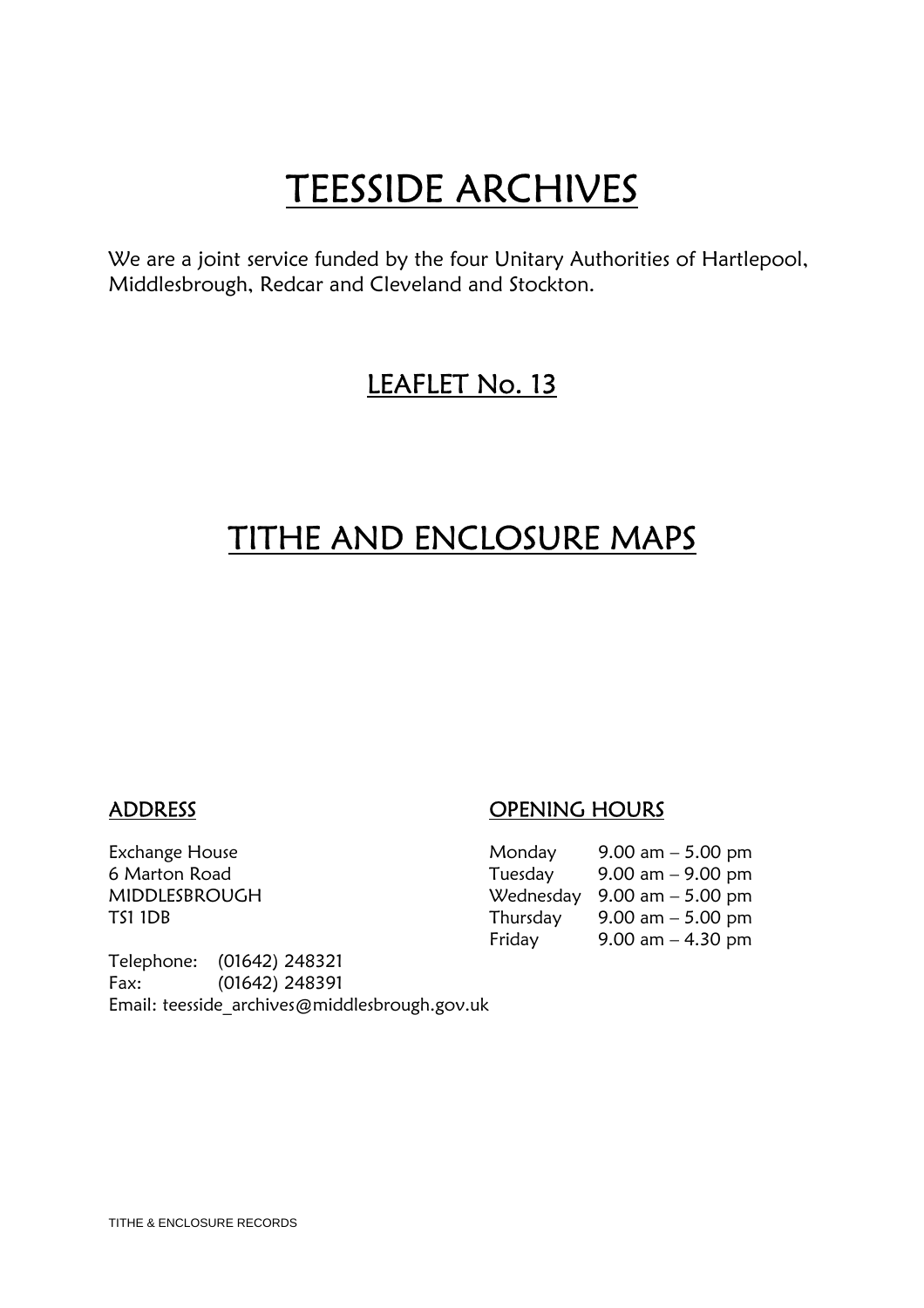# TEESSIDE ARCHIVES

## TITHE AND ENCLOSURE MAPS

TITHE & ENCLOSURE RECORDS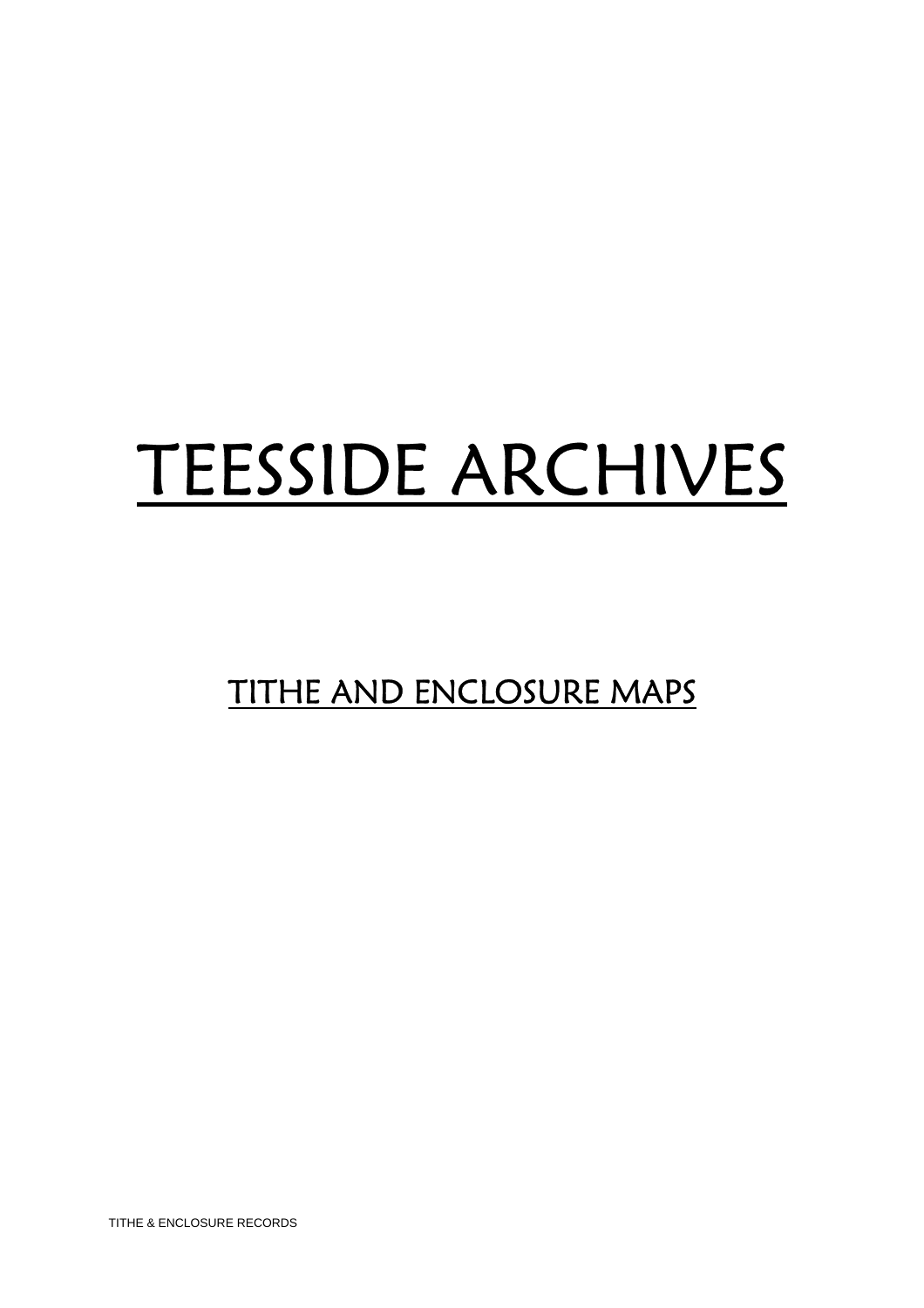#### **Tithe Maps**

If you cannot find the tithe map you are interested in listed below contact the following establishments:-

| North Yorkshire                                             | North Yorkshire County Record Office<br>Northallerton<br>Tel: 01609 777585<br>And<br><b>Borthwick Institute of Historical Research</b><br>University of York<br>Tel: 01904 642315 |      |
|-------------------------------------------------------------|-----------------------------------------------------------------------------------------------------------------------------------------------------------------------------------|------|
| <b>County Durham</b>                                        | Durham County Record Office<br>Durham<br>Tel: 0191 3833683<br>And<br><b>Archives and Special Collections</b><br><b>Durham University</b><br>Tel: 0191 3743001                     |      |
| The following are available<br>here:                        |                                                                                                                                                                                   |      |
| Acklam (map and apportionment) (U/S 92)                     |                                                                                                                                                                                   | 1848 |
| Aislaby (apportionment only) (microfilm box 3)              |                                                                                                                                                                                   | 1841 |
| Billingham (map and apportionment) (microfilm box 490)      |                                                                                                                                                                                   | 1838 |
| Brotton (map and apportionment) (PR/BRP)                    |                                                                                                                                                                                   | 1845 |
| Easington (map and appointment) (PR/EAT)                    |                                                                                                                                                                                   | 1839 |
| Egglescliffe (appointment only) (microfilm box 3)           |                                                                                                                                                                                   | 1841 |
| Hemlington (map and apportionment) (photocopy U/S 106)      |                                                                                                                                                                                   | 1849 |
| Ingleby Barwick (map and apportionment) (photocopy U/S 106) |                                                                                                                                                                                   | 1849 |
| Kilton (map and apportionment) (PR/BRP)                     |                                                                                                                                                                                   | 1845 |
| Kirkleatham (map and apportionment) (PR/KRL)                |                                                                                                                                                                                   | 1839 |
| Kirklevington (map and apportionment) (PR/KRV)              |                                                                                                                                                                                   |      |